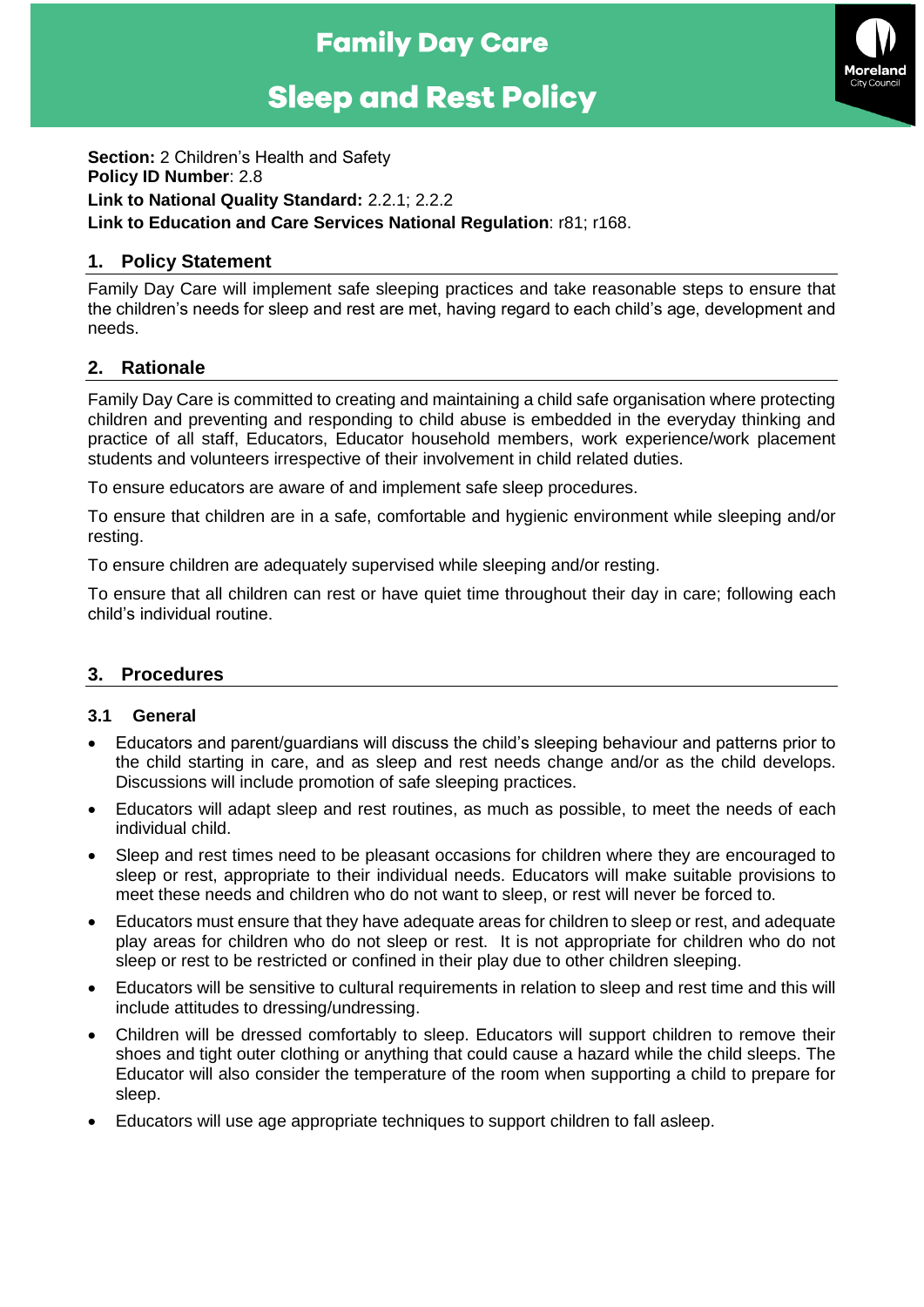

- Sleeping children must be under constant supervision from Educators. This includes Educators being able to see or hear children who are sleeping as well as regularly physically checking each child while they are asleep.
- Parents/guardians will be informed about the length of the child's sleep when collecting them from care.

## **3.2 Sleeping Arrangements**

- Educators will not use a cot including portable (porta) cots unless they meet the relevant meets Australian Safety standards.
- When using porta cots Educators will follow the instructions on the cot. This will include the maximum weight allowance of a child using the porta cot. No additional mattresses or padding will be added to them.
- Each child requiring a sleep/rest will be provided with an appropriate bed and clean, separate linen. Linen will be stored separately whilst being used and laundered regularly.
- Sleeping equipment must be placed away from windows, power points, free standing fans and heaters.
- The room in which children are sleeping shall have ease of exit for each child.
- If children are school aged and sharing the same room to sleep, they must either:
	- o be siblings; or
	- o have no more than four years difference in age.
- Children in care must not share a bedroom with an adult including the Educator and/or the educator's spouse, teenage or adult children.
- When children are in care overnight, they must be provided with a separate comfortable bed.
- When sleeping and/or resting the children's need for privacy will be respected.

#### **3.3 Infants**

- Babies face and head must be uncovered. Items that may cover the face, such as soft toys, pillows, doonas and cot bumpers, must be removed from the cot.
- Babies must never be placed to sleep on a pillow, beanbag, couch or adult bed/waterbed.
- Babies will be placed on their back, with their feet near the end of the cot to sleep. Blankets will be tucked in and only pulled up to the chest.
- If babies sleep in a sleeping bag these must be fitted across the neck and chest, with baby's arms out, and no hood
- If babies are wrapped (swaddled) for sleep the following must be adhered to:
	- $\circ$  the baby is positioned on the back with the feet at the bottom of the cot.
	- $\circ$  the baby is wrapped from below the neck to avoid covering the face.
	- $\circ$  Sleep the baby with face uncovered (no doonas, pillows, cot bumpers, lambs' wool or soft toys in the sleeping environment)
	- $\circ$  Use only lightweight wraps such as cotton or muslin (bunny rugs and blankets are not safe alternatives as they may cause overheating).
	- $\circ$  The wrap should be firm, to prevent loose wrapping becoming loose bedding. However, the wrap should not be too tight and must allow for hip and chest wall movement.
	- $\circ$  Make sure the baby is not over dressed under the wrap. Use only a nappy and singlet in warmer weather and add a lightweight grow suit in cooler weather.